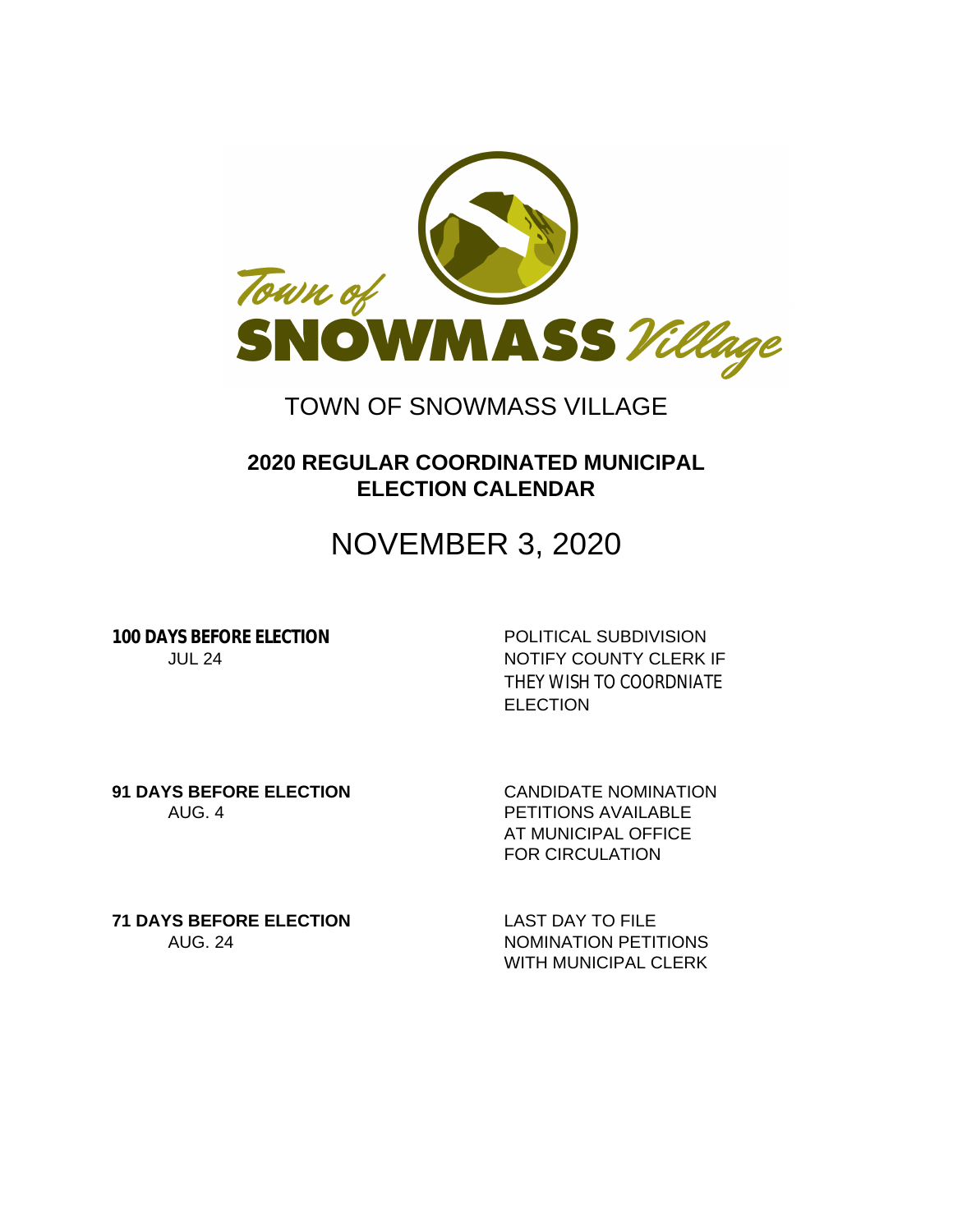Calendar 11-20 Page 2 of 5

**70 DAYS BEFORE ELECTION** LAST DAY TO SIGN IGA

AUG. 25 WITH THE COUNTY CLERK

**68 DAYS BEFORE ELECTION** LAST DAY TO CURE

AUG. 27 NOMINATION PETITIONS FOR MUNICIPAL OFFICE

## **60 DAYS BEFORE ELECTION**

SEPT. 4 LAST DAY FOR MUNICIPAL CLERK TO CERTIFY BALLOT CONTENT TO THE COUNTY CLERK

> ARRANGE CANDIDATE NAMES BY LOT PRIOR TO CERTIFICATION OF THE BALLOT CONTENT TO COUNTY CLERK

**46 DAYS BEFORE ELECTION** DEADLINE TO SUBMIT

SEPT. 18 WRITTEN COMMENTS CONCERNING TABOR ISSUES TO THE MUNICIPAL CLERK

**43 DAYS BEFORE ELECTION** DEADLINE FOR PETITION

SEPT. 21 REPRESENTATIVES TO PROVIDE A SUMMARY OF COMMENTS IN FAVOR OF THEIR TABOR ISSUE PETITION TO MUNICIPAL CLERK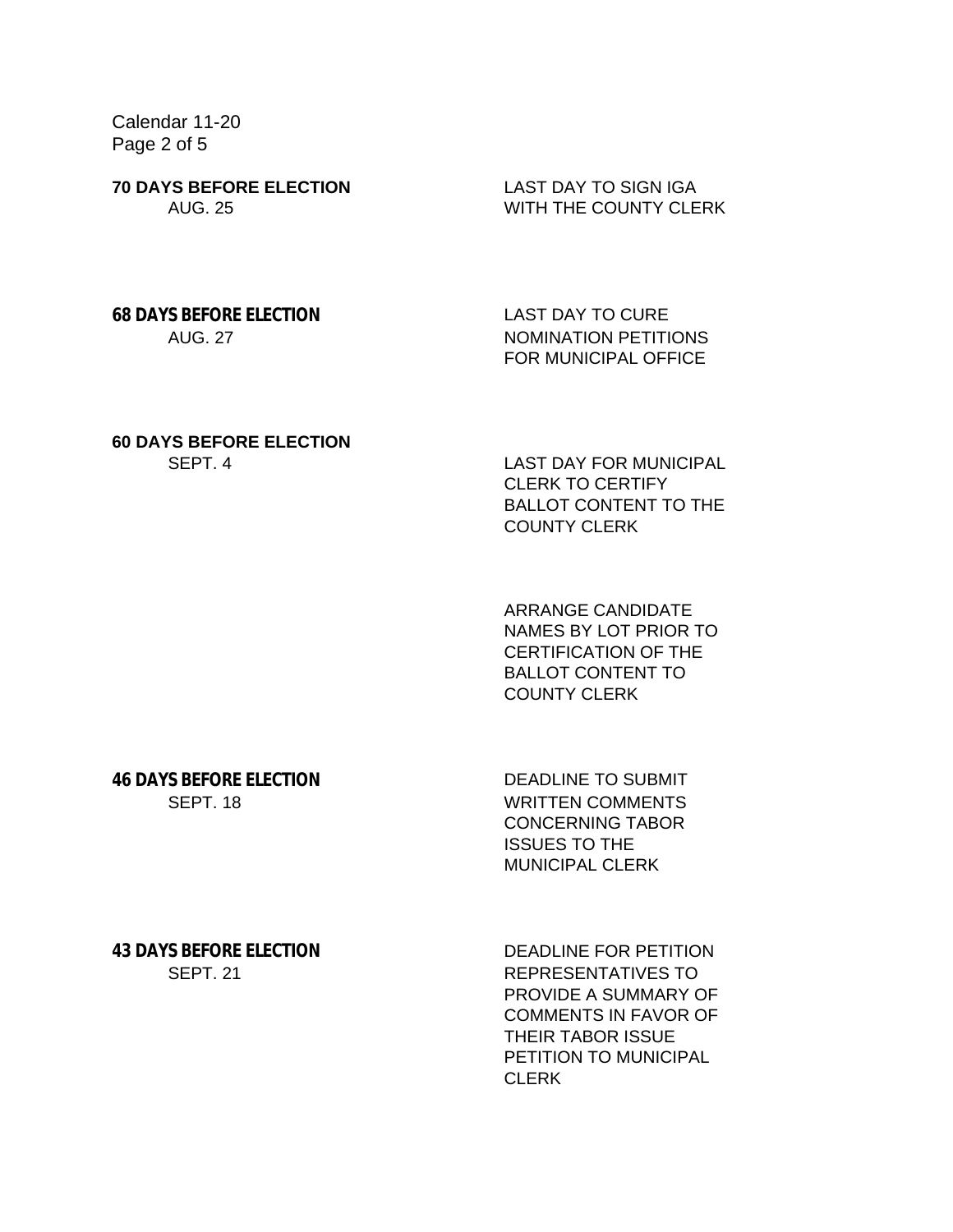Calendar 11-20 Page 3 of 5

# **42 DAYS BEFORE ELECTION** DEADLINE FOR

SEPT 22 MUNICIPAL CLERK TO DELIVER TABOR NOTICE MATERIAL TO COUNTY CLERK

**40 DAYS BEFORE THE ELECTION** LAST DAY TO ORDER **SEPT. 24 REGISTRATION LIST** 

FROM COUNTY CLERK

**25 DAYS BEFORE ELECTION** LAST DAY FOR OCT. 09 CANDIDATE

TO WITHDRAW FROM **CANDIDACY** 

#### **21 DAYS BEFORE ELECTION** DEADLINES FOR OCT. 13 CANDIDATES

AND COMMITTEES TO FILE FIRST F.C.P.A. REPORT WITH MUNICIPAL CLERK BY 5:00 P.M.

**20 DAYS BEFORE ELECTION** LAST DAY FOR COUNTY

OCT 14 CLERK OR DESIGNATED ELECTION OFFICIAL TO PROVIDE NOTICE BY PUBLICATION THAT THE GENERAL ELECTION WILL BE CONDUCTED BY MAIL BALLOT

**15 DAYS BEFORE ELECTION** EARLY VOTING AVAILABLE OCT. 19- NOV 3 TO PUBLIC AT PITKIN COUNTY DESIGNATED **LOCATION**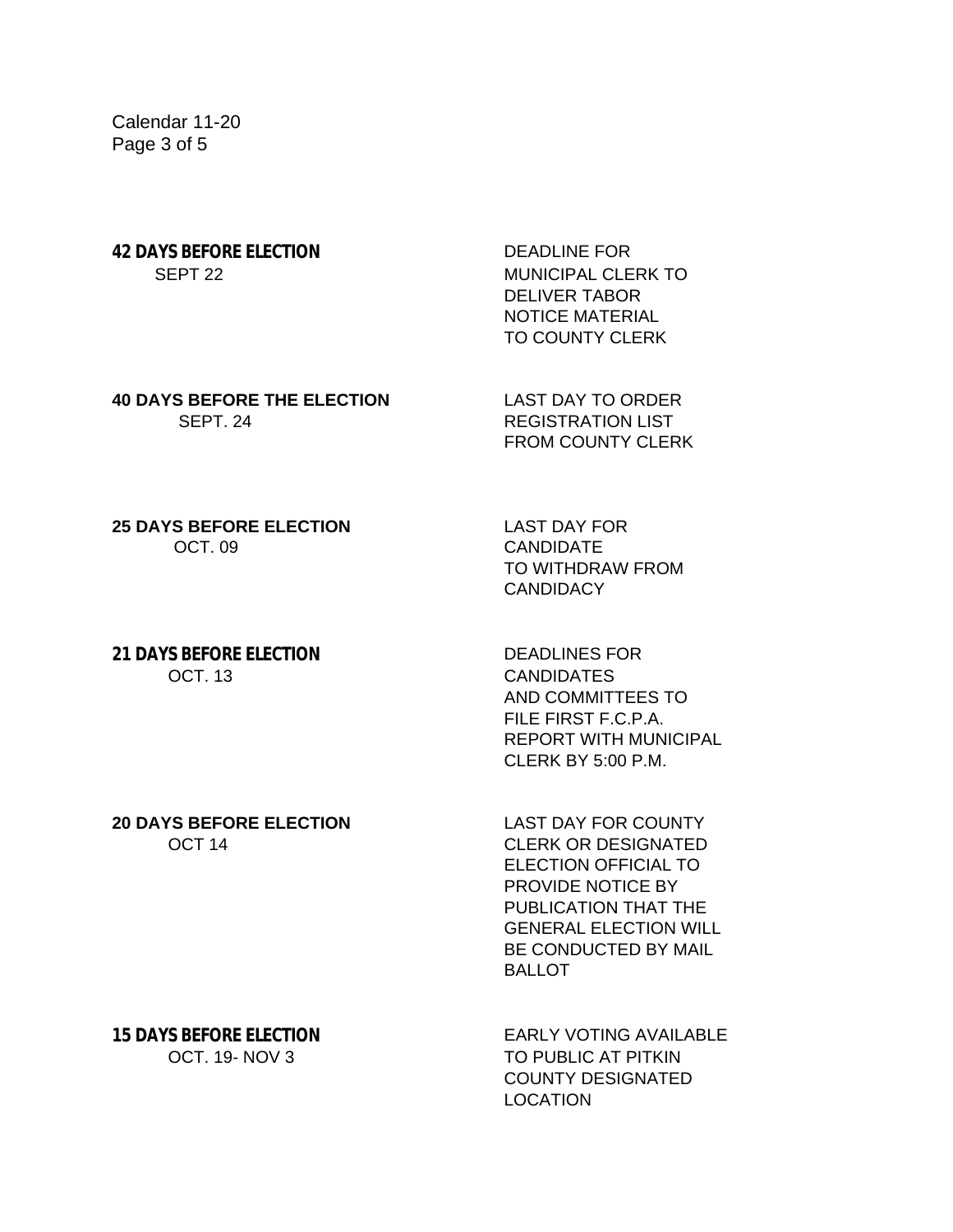Calendar 11-20 Page 4 of 5

## **8 DAYS BEFORE ELECTION** LAST DAY FOR AN

**OCT 26 INDIVIDUAL TO SUBMIT** VOTER REGISTRATION AND GET BALLOT IN THE MAIL

> WITHIN 8 DAYS OF THE ELECTION COUNTY CLERK WILL PROCESS THE VOTER REGISTRATION APPLICATION AND SEND VOTER TO A VOTE **CENTER**

**4 DAYS BEFORE ELECTION** DEADLINE FOR OCT 30 CANDIDATES

AND COMMITTEES TO FILE SECOND F.C.P.A. REPORT WITH MUNICIPAL CLERK BY 5:00 P.M.

NOV. 3

### **15 DAYS AFTER ELECTION** LAST DAY FOR A NOV. 18 REQUEST

#### **ELECTION DAY ELECTION DAY!!!!!**

TO RECOUNT FROM MUNICIPAL CLERK OR **COUNCIL** 

**16 DAYS AFTER ELECTION** DEADLINE TO NOTIFY

NOV. 19 COUNTY CLERK OF ANY REQUEST FOR RECOUNT